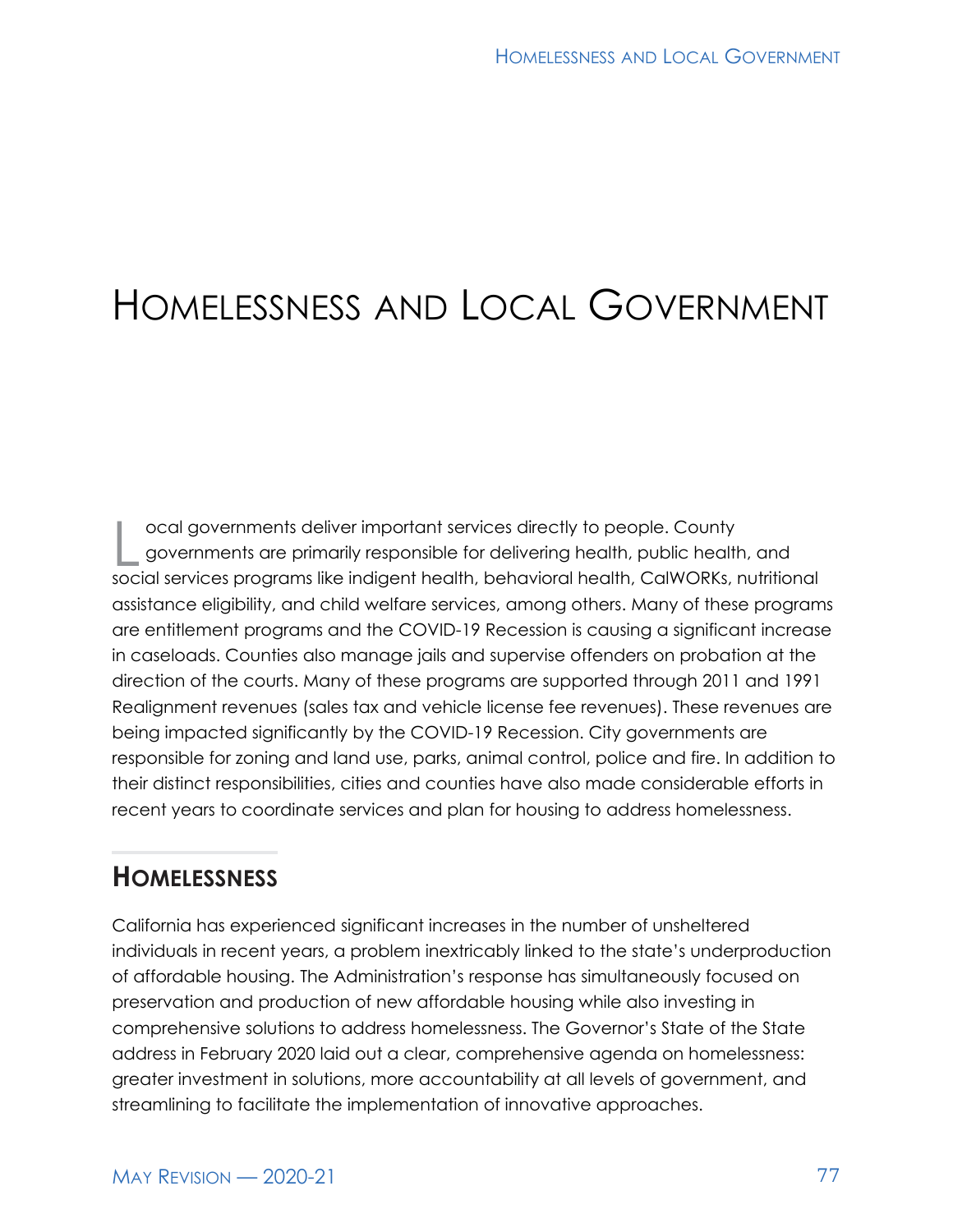Over the past two years, the Budget has included over \$1.15 billion General Fund in direct homelessness funding to local governments and Continuums of Care, including \$500 million for the Homeless Emergency Aid Program (HEAP) and \$650 million for the Homeless Housing, Assistance and Prevention Program (HHAP).

The Governor's Budget proposed another substantial infusion of funding for homelessness, including \$750 million General Fund to establish the California Access to Housing Fund. The Governor's Budget also included \$695 million (\$348 million General Fund) for California Advancing and Innovating Medi-Cal, which would have expanded the whole person care model statewide among other changes to address social determinants of health in the state's Medi-Cal system.

The COVID-19 Recession has substantially altered the state's fiscal outlook. Nevertheless, the Administration's broad goals to reduce homelessness have not changed; moving individuals and families experiencing homelessness into stable housing and providing support to help stabilize and prevent homelessness. But, given the state's current fiscal constraints, the strategy to achieve those goals has needed to evolve.

### **PROJECT ROOMKEY**

At the outset of the COVID-19 pandemic, the Administration acted quickly to prioritize protecting the spread of the virus in the homeless population. Project Roomkey is a multi-agency state effort to provide safe isolation motel rooms for vulnerable individuals experiencing homelessness. This occupancy program is currently supported by the Federal Emergency Management Agency (FEMA) through May 31, 2020. The state will request 30-day extensions as necessary.

Early in the COVID-19 pandemic, \$100 million was allocated to local governments and Continuums of Care to help reduce the spread of COVID-19 among Californians experiencing homelessness using the existing HHAP allocation formulas. This funding was provided to implement social distancing and increased sanitation at shelters and to support Project Roomkey. In addition, \$50 million was provided to the Department of Social Services to secure hotel and motel rooms and acquire trailers to safely house homeless populations most at risk due to COVID-19.

As of mid-May, Project Roomkey and its county partners have secured over 15,000 hotel and motel units, of which more than 7,200 are occupied, and purchased and disbursed 1,305 trailers to local governments for the same purpose. Local governments are paying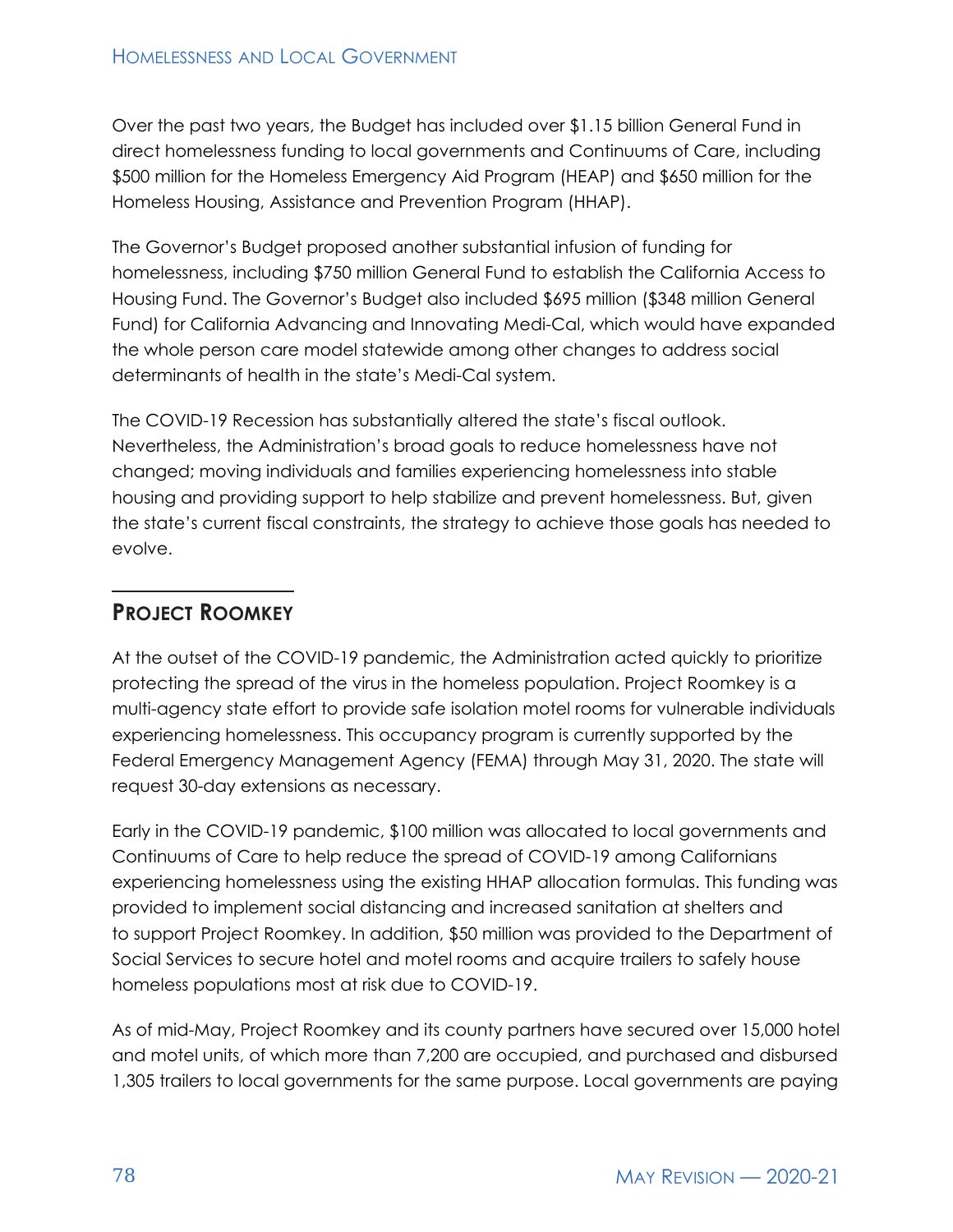only for the occupied motel rooms, and these expenditures will leverage federal reimbursements through FEMA.

These units are providing short-term emergency shelter for homeless individuals to mitigate the spread of COVID-19 among this vulnerable population and maintain hospital and emergency room capacity in the event a surge of critically ill COVID-19 patients.

#### **LEVERAGING FEDERAL FUNDS TO CREATE A PERMANENT SOLUTION**

The state is not in a fiscal position to expand programs given the drastic budget impacts of the COVID-19 Recession. Instead of General Fund, the May Revision proposes \$750 million in federal funding and directs the use of these funds to purchase hotels and motels secured through Project Roomkey, to be owned and operated by local governments or non-profit providers. The state will also use these funds to provide significant technical assistance to local jurisdictions or other parties seeking to purchase and operate former Project Roomkey hotels and motels to address homelessness in their localities. The state has worked with local governments to include purchase options where feasible. These purchases are necessary to protect public health and stop the spread of COVID-19 in the homeless population. These efforts also help to maintain hospital and emergency room capacity in the event of a surge of critically ill COVID-19 patients.

In addition to Project Roomkey, the state will continue to work with local governments and service providers to maximize federal funding to provide safe interim housing options, rapid rehousing opportunities and rental subsidies for individuals and families experiencing homelessness.

The May Revision includes:

• Homeless Coordinating and Financing Council Administrative Resources— \$1.5 million General Fund ongoing and 10 permanent Homeless Coordinating and Financing Council positions to effectively carry out statutory mandates and strengthen its strategic coordination of the state's efforts to address homelessness.

## **LOCAL GOVERNMENT**

The CARES Act provides a direct allocation of \$9.5 billion to California and \$5.8 billion to cities and counties with populations over 500,000 (includes 15 counties, 5 cities, and the